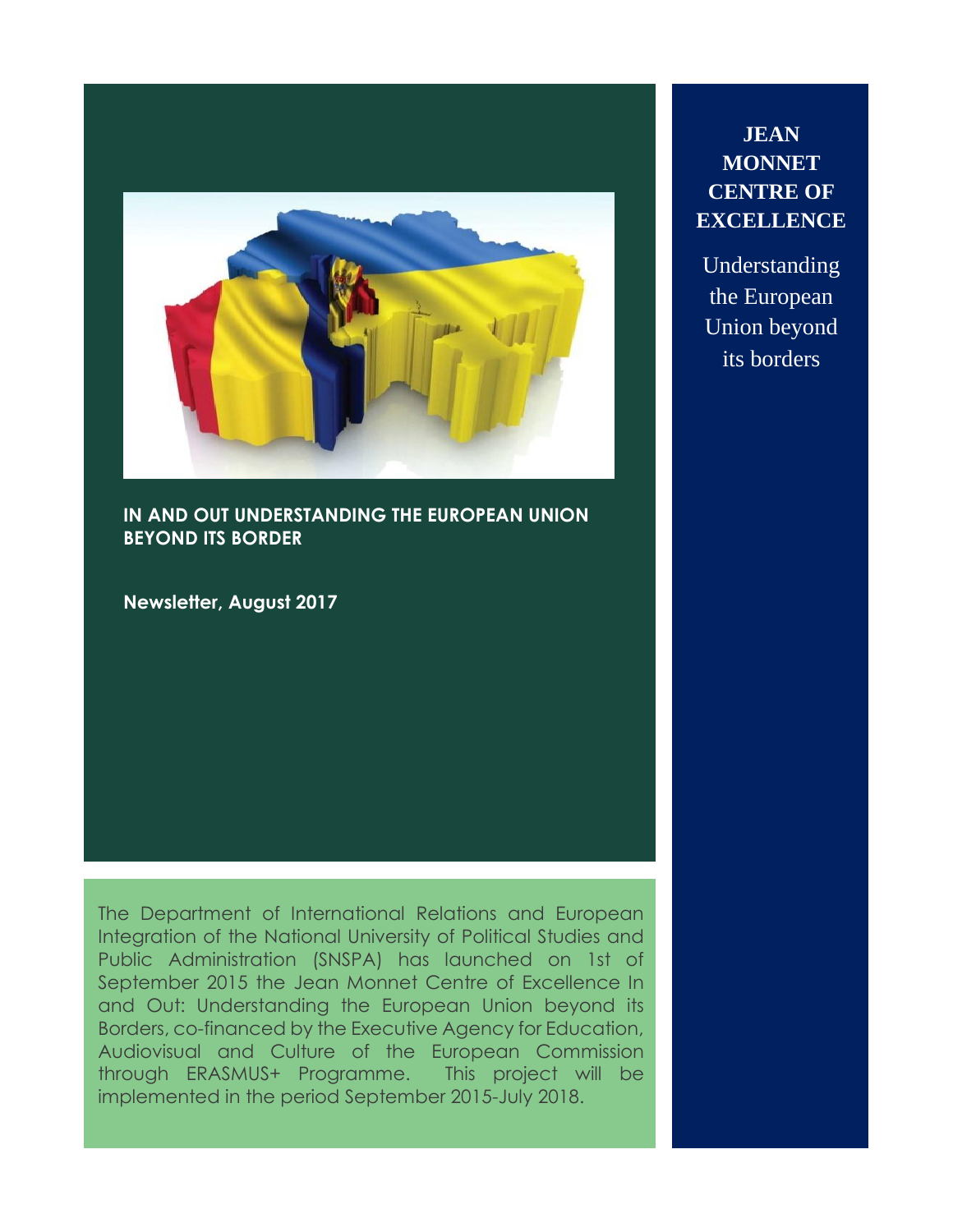### **OBJECTIVES AND ACTIVITIES**

### **The projects aims:**

•Increase and improve the knowledge level regarding EU borders through specific research activities whose results will be published in order to reach maximum visibility;

• Increase the border management at the EU Eastern border by developing content and tools on this EU subject, through implementing quality of professional trainings in this area;

•Raising interest on border management through enhancing debates and sharing good practices about EU border management activities between different categories of stakeholders - academia, civil servants (frontier workers), policymakers, civil society, etc. – from the three countries envisaged by the project (Romania, Republic of Moldova and Ukraine).

#### **In search for solutions to counteract the risks from the common borders**

The research activities aim to fulfil two objectives. Firstly, they will help elaborating final documents that will serve as didactic material for the courses that are going to be held and will contribute to the advancement of knowledge on European policies by filling in the existing gaps regarding the European border management. Secondly, the research activities aim to evaluate and offer solutions to face the risks from the common neighbouring borders. The impact of the research will be periodically evaluated through SWOT analysis.

Courses in Romania, Ukraine and Republic of Moldova

In May-June 2017 took place the second round of courses in border management for frontier workers from Romania, Ukraine and Republic of Moldova. The six teachers representatives of the institutions involved in the project have performed this activity through the updated seven courses.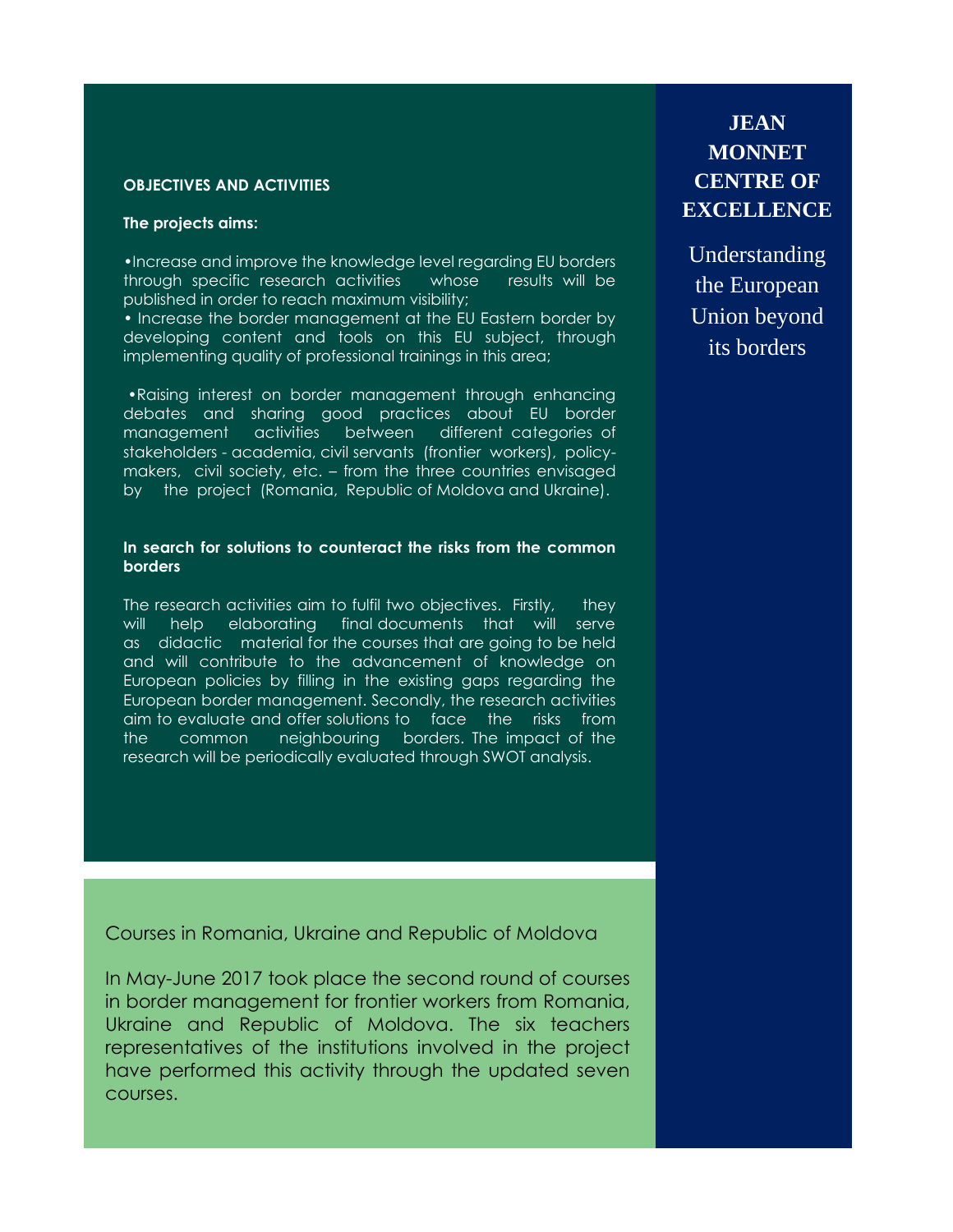#### **Analysing EU borders**

Throughout the project will be organized three conferences, three roundtables, three study visits. The conferences will coincide with the beginning, mid-term evaluation and end of the project. Through these conferences we consider discussions with representatives of the civil society, academia and decision makers from Romania, Ukraine and Republic of Moldova regarding their responsibilities on border management.

The roundtable debates provide the opportunity for discussion with officials and civil society representatives about the risks and challenges of border management in Romania. The study visits that were organized in Kishinev and Odessa aimed at identifying the problems and needs of border management systems of Ukraine and Moldova.



The courses, conferences, roundtables and research activities contribute to the overall objective of the project, that of expanding European studies towards a professional category that normally does not enter in contact with such studies, although their work is related to European issues.

Also, between September 1st 2015 - August 31th 2018, the Department of International Relations and European Integration coordinates the activities of the Centre of Excellence Jean Monnet "Structures of Interconnectivity in the EU's Neighbourhood", which covers the issue of a new approaches of the European Union related to the European Neighbourhood Policy, with a focus on the impact of institutional reform on the development and integration of economic, social and political partner countries.

#### **TEACHING STAFF**:

1. Professor Iordan Gheorghe BĂRBULESCU, PhD. Teaching/Research: The architecture of the European Union: institutions and decisional process; The policies of the European Union 2. Professor George ANGLIȚOIU, PhD. Teaching/Research: The European Union's Foreign Affairs

and Security Policy 3. Professor Ioan HORGA, PhD. Teaching/Research: The evaluation of cross-border cooperation

4. Professor Mircea BRIE, PhD. Teaching/Research: The identity of national minorities and new forms of a frontier in the European area

5. Professor Adrian IVAN, PhD. Teaching/Research: "Horizon 2020": Eastern Europe

6. Lecturer Dacian DUNA, PhD. Teaching/Research: Geopolitics of Central and Eastern Europe

**Administrative staff**: Professor Iordan Gh. Bărbulescu – Academic Coordinator; Mihaela Aioanei, PhD. – Academic Assistant; Ana-Maria Costea, PhD. – Academic Assistant; Luminița Bogdan, PhD. Student – Assistant; Amira Sawan, PhD. Student – Assistant; Alexandra Prelipceanu, PhD. – Module Webmaster

**JEAN MONNET CENTRE OF EXCELLENCE**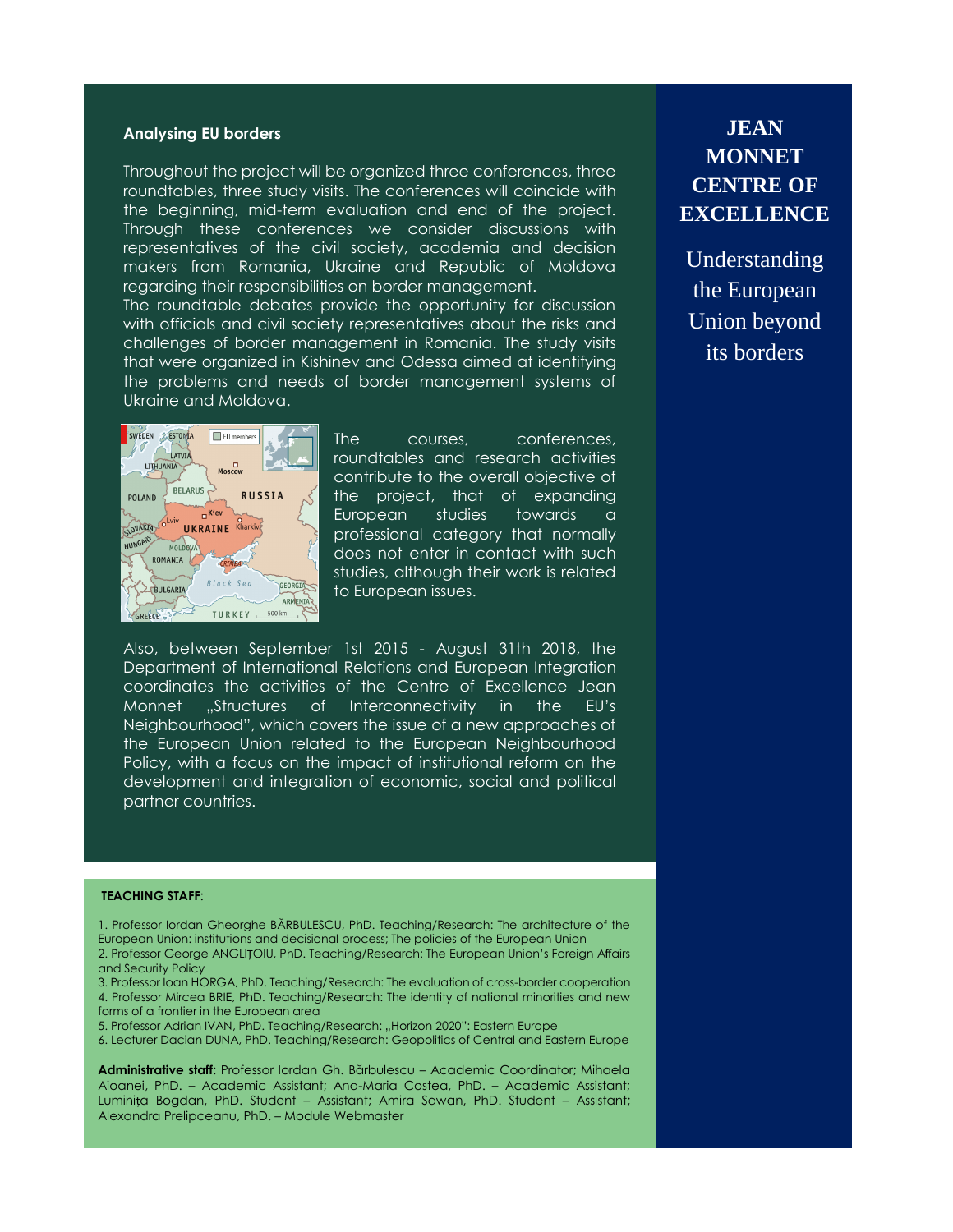### **SO FAR:**

European Studies on Border Management Virtual Platform

The e-learning platform "EU Studies on Border Management" has been launched in September 2015 and it contains all the details regarding the events that have been organised so far, but also the future ones.

Moreover, it provides necessary information required for the courses and hosts a database with primary and secondary sources regarding border management.

| In / Out Centre of Excelence                                                                                                                                |
|-------------------------------------------------------------------------------------------------------------------------------------------------------------|
| <b>Furo</b><br><b>Polity</b><br>centre<br>for<br>european<br><b>studies</b>                                                                                 |
| IN AND OUT: UNDERSTANDING THE EUROPEAN UNION BEYOND ITS<br><b>BORDERS</b>                                                                                   |
| Financed by: The European Commission, Education, Audiovisual and Culture Executive Agency                                                                   |
| Host institution: The National University of Political Studies and Public Administration.<br>Department of International Relations and European Integration |

### **http://europolity.eu/in-out-centre-of-excelence**

#### **Updating the Database**

The database provides information on the EU legislation regarding border management. At the same time there is available information regarding the national legislation from the Republic of Moldova, Ukraine and Romania on the specific aforementioned subject. Moreover, there can be accessed reports, analyses and academic articles regarding border management in the region.



## http://europolity.eu/database

# **JEAN MONNET CENTRE OF EXCELLENCE**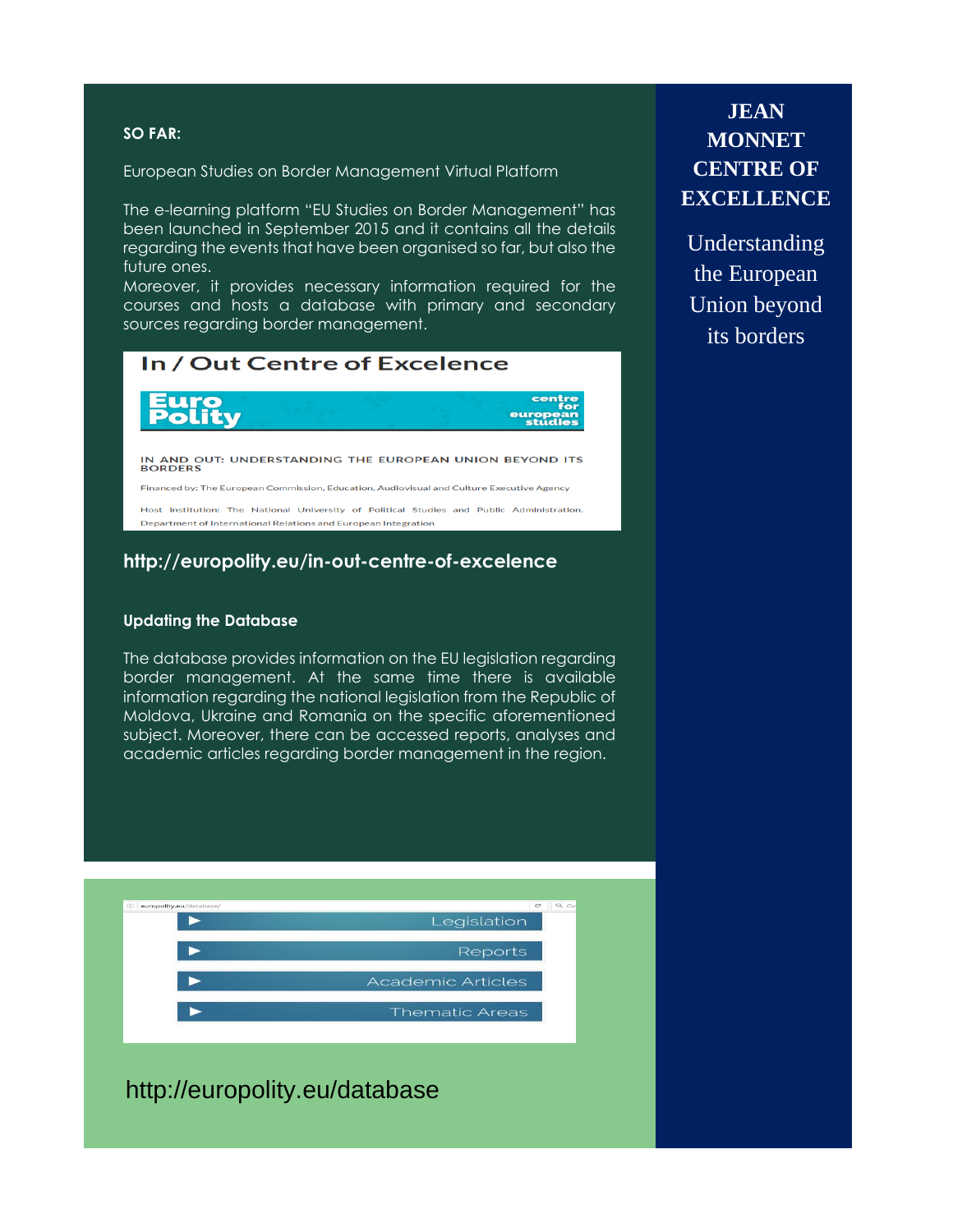### **Study visit**

In March 2017, the management team of the project went to the study visit to the National Maritime University, from Odessa, Ukraine. In this activity took part together with the representatives from Romania, the Dean of Law University, madam Valentina Samoilovskaya and mister Stepan Berdiaga, students representative.

Following the discussions with the representatives of the institutions, steps have been taken to conclude a partnership between the National University of Political Studies and Public Administration (SNSPA) and the National Maritime University, from Odessa, in order to develop mobility and exchange programs for students and teachers. Also, during the study visit, there were planned the courses, that will be held in the spring of 2018.

In July 2017, the teaching staff together with the project management team had a study visit to Kishinev at the State University of Physical Education and Sports of the Republic of Moldova. This meeting was attended by the Dean of the Guard and Protection Faculty, Mr. Alexei Guțu, as well as other professors of the university. The study visit ended with the signing of an interinstitutional agreement providing the framework for carrying out of study and teaching mobilities for students and teachers.

### **Debate: Consolidation of the EU border management**

On Thursday, 23 March, 2017, the round table called "The European Union- from Economic to Political: EU Border Management" was held. The aim of this conference was to disseminate the results of the activities carried out within the project in order to increase the security level between Romania- Ukraine and the Republic of Moldova. Moreover, the debate provided an x-ray of the latest economic and political developments within the EU, with direct effects on the Union's borders. The invited experts have addressed the EU's foreign and security policy conference and dimensions as well as the theme of permeability of EU borders following the crisis of refugees and the conflict in Ukraine.

# **JEAN MONNET CENTRE OF EXCELLENCE**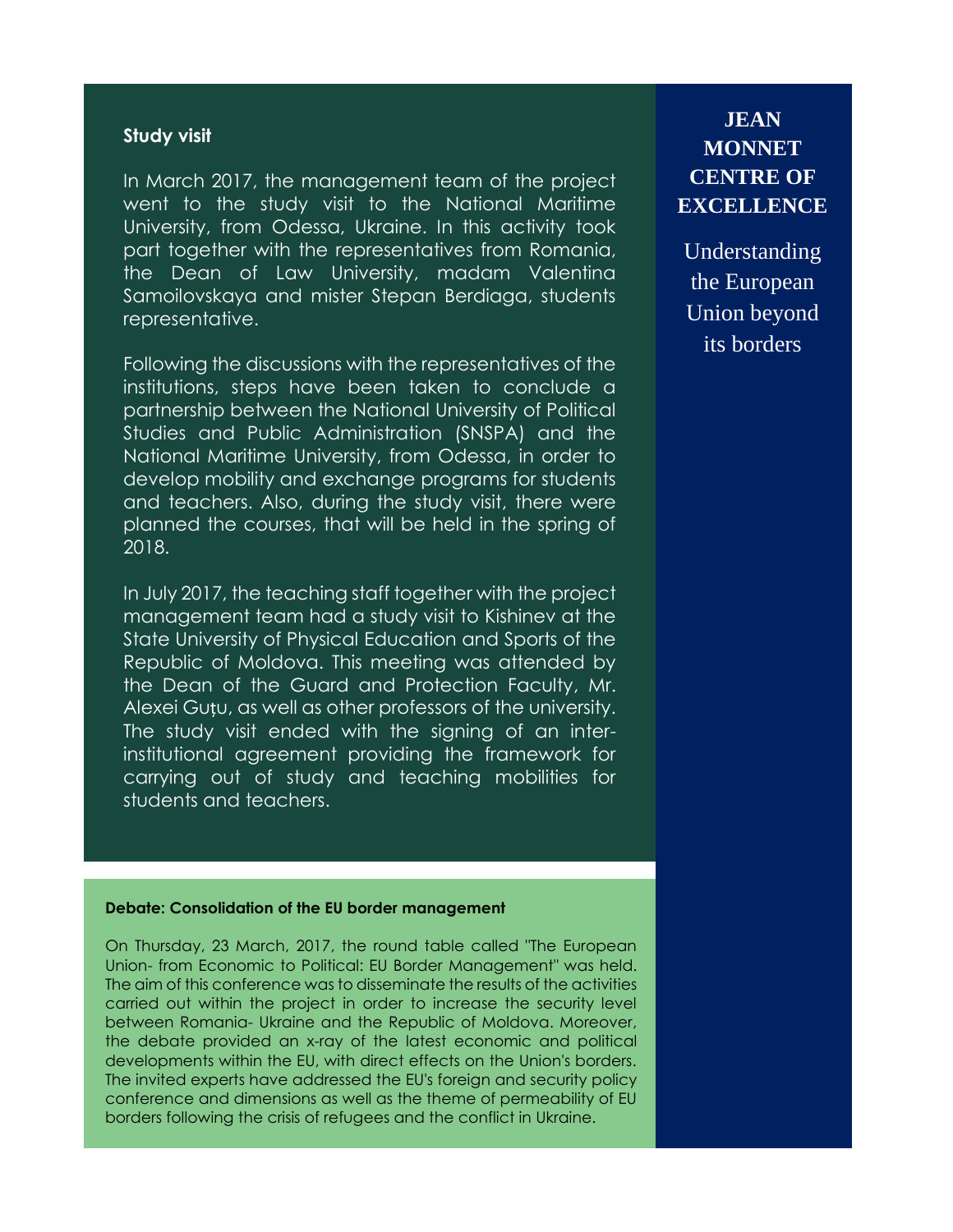



**JEAN MONNET CENTRE OF EXCELLENCE**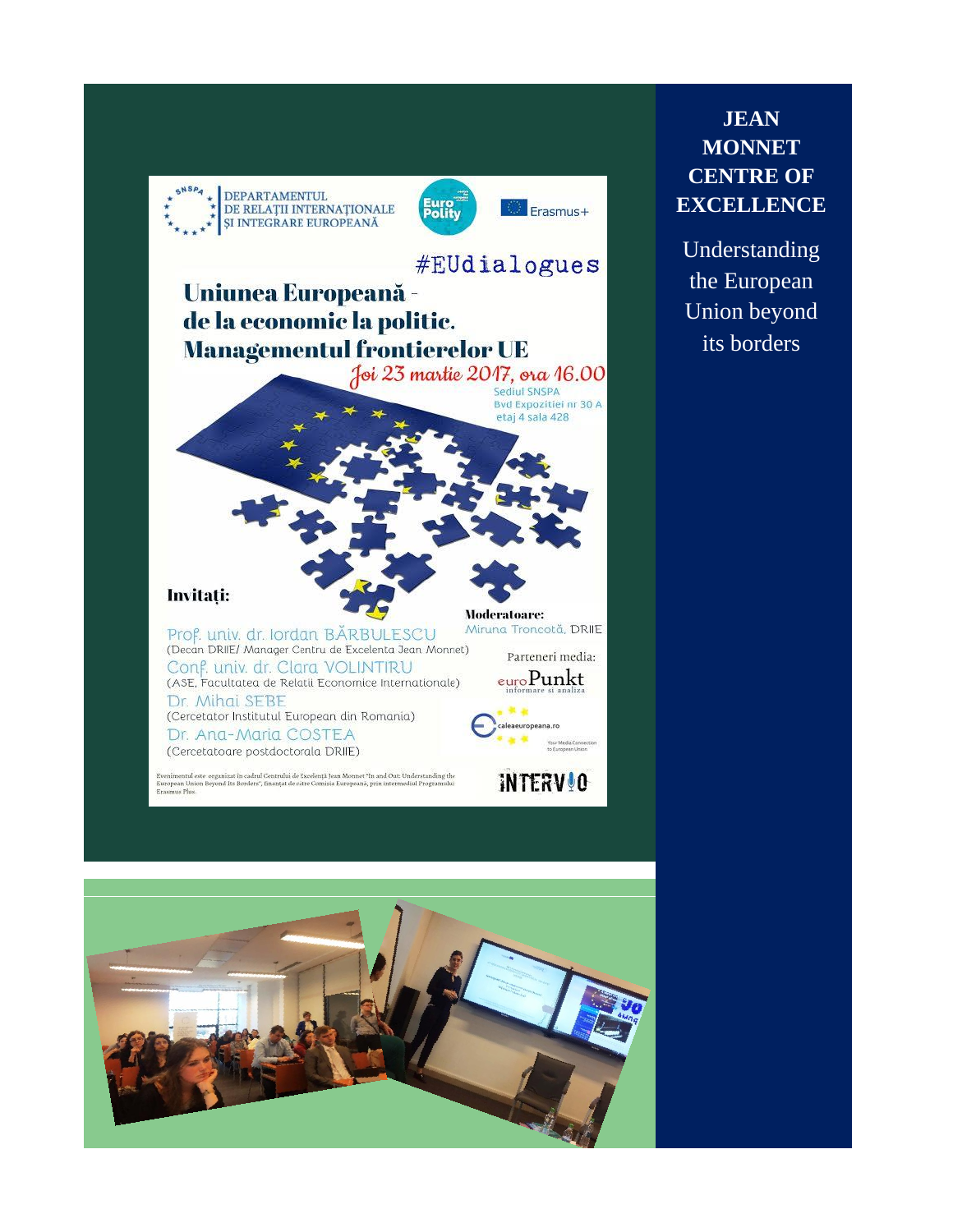**The Conference on Border management, risks and challenges for Romania, Ukraine and Republic of Moldova**



**JEAN MONNET CENTRE OF EXCELLENCE**

Understanding the European Union beyond its borders

On 8 May 2017, The Department of International Relations and European Integration of SNSPA organized the international conference entitled "Border Management, Risks and Challenges for Romania, Ukraine and Moldova" held at its headquarters in Bucharest, Expoziției Avenue, no. 30A. Through this academic event we aimed to bring together researchers, teachers, students, experts, representatives of civil society and public administration from Romania, Ukraine and Republic of Moldova as a good opportunity to propose and discuss instruments meant to reduce the recurrence of phenomena such as illegal migration, human trafficking, in order to ensure national and









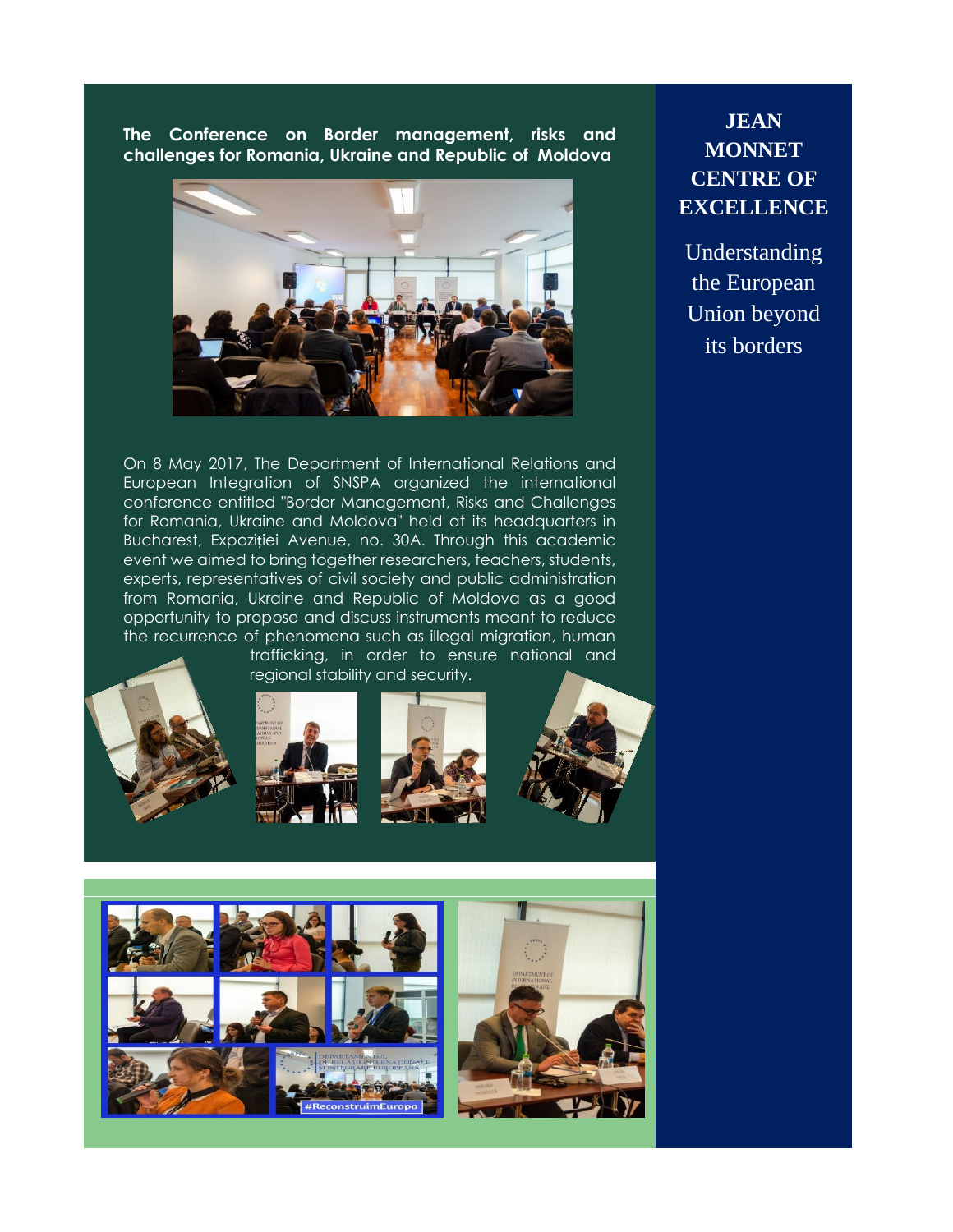### Courses for Romania, Ukraine and Republic of Moldova



The second round of training courses on border management for the frontier workers took place between May-July 2017 in Ukraine and Republic of Moldova. At this activity took part representatives from Odessa National Maritime University, the Border Police Department and the Ministry of Internal Affairs of the Republic of Moldova. In addition, in order to be able to respond to the requests from Ukraine, we organized a series of online courses.



# **JEAN MONNET CENTRE OF EXCELLENCE**

Understanding the European Union beyond its borders

### **WHAT IS NEXT?**

Update of the course supports

Between December 2017- January 2018 we will carry out the process of updating the seven courses supports in order to better respond the needs of border workers.